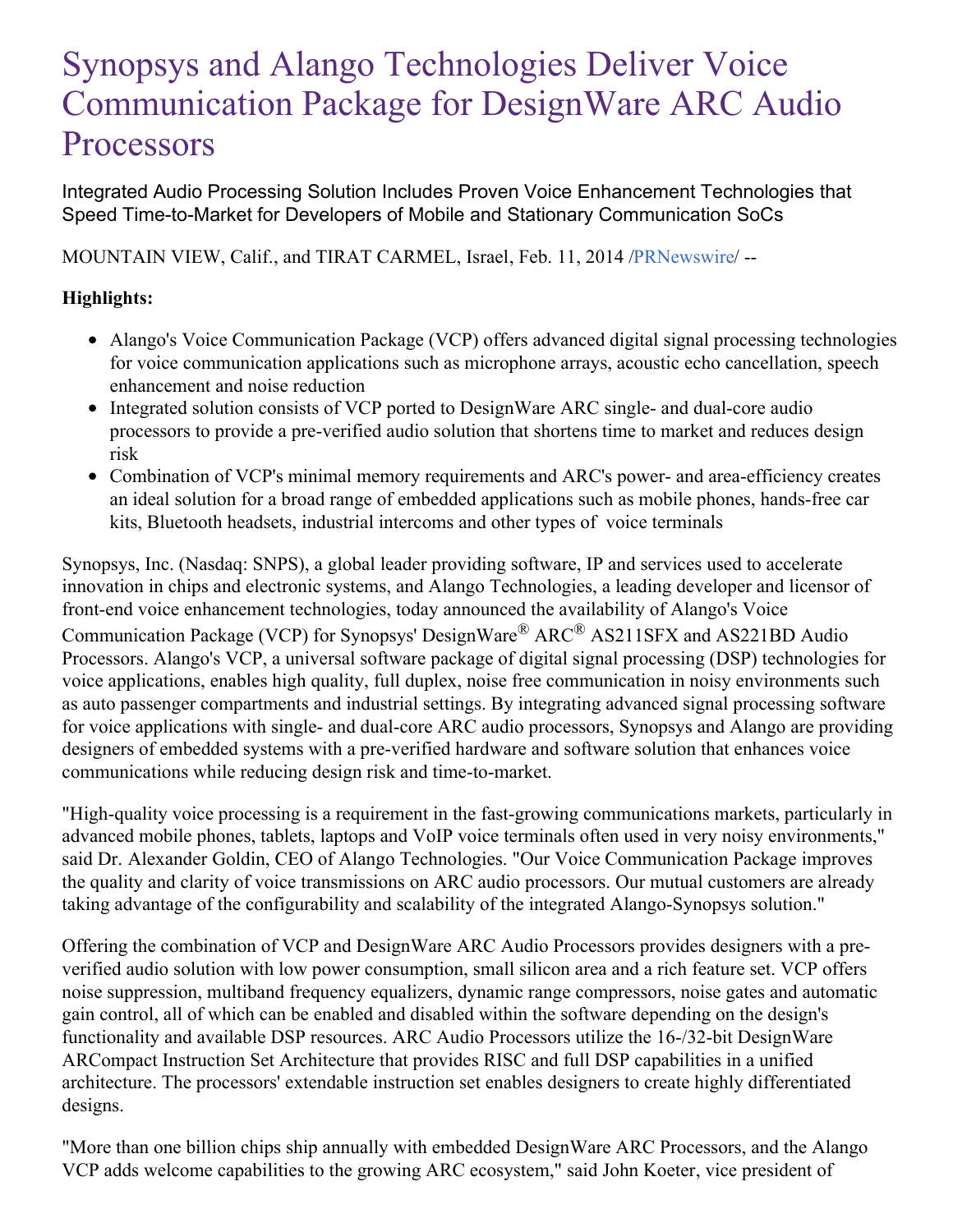marketing for IP and systems at Synopsys. "Alango is a valued member of the ARC Access Program, and our combined audio processing solution demonstrates how close collaboration can address the latest challenges in demanding applications such as voice processing. By working with Alango, we make it easier for system-on-a-chip designers to integrate proven, high-quality audio functionality into their ARC-based SoCs, allowing them to focus on their core competencies."

#### **Availability**

Alango Technologies' Voice Communications Package for Synopsys DesignWare ARC Audio Processors is available now from Alango Technologies.

#### **About Alango Technologies**

Alango Technologies Ltd. is a leading developer and licensor of front-end DSP technologies for voice communication and mobile audio. Alango's worldwide customers include companies of different scale covering a wide product range. Alango technologies can be found in in-car infotainment systems, after market hands-free car kits, navigation systems, mobile phones, Bluetooth headsets, audio conferencing systems, intercoms, assistive listening devices, security and military applications. Further information on Alango can be found at [www.alango.com](http://www.alango.com/).

### **About DesignWare IP**

Synopsys is a leading provider of high-quality, silicon-proven IP solutions for SoC designs. The broad DesignWare IP portfolio includes complete interface IP solutions consisting of controllers, PHY and verification IP for widely used protocols, analog IP, embedded memories, logic libraries, processor cores and subsystems. To support software development and hardware/software integration of the IP, Synopsys offers drivers, transaction-level models, and prototypes for many of its IP products. Synopsys' HAPS® FPGA-Based Prototyping Solution enables validation of the IP and the SoC in the system context. Synopsys' Virtualizer™ virtual prototyping tool set allows developers to start the development of software for the IP or the entire SoC significantly earlier compared to traditional methods. With a robust IP development methodology, extensive investment in quality, IP prototyping, software development and comprehensive technical support, Synopsys enables designers to accelerate time-to-market and reduce integration risk. For more information on DesignWare IP, visit <http://www.synopsys.com/designware>.

#### **About Synopsys**

Synopsys, Inc. (Nasdaq:SNPS) accelerates innovation in the global electronics market. As a leader in electronic design automation (EDA) and semiconductor IP, Synopsys delivers software, IP and services to help engineers address their design, verification, system and manufacturing challenges. Since 1986, engineers around the world have been using Synopsys technology to design and create billions of chips and systems. Learn more at [www.synopsys.com](http://www.synopsys.com/).

#### **Editorial Contacts:**

Monica Marmie Synopsys, Inc. 650-584-2890 [monical@synopsys.com](mailto:monical@synopsys.com)

Tatiana Borovikov Alango Technologies Ltd.